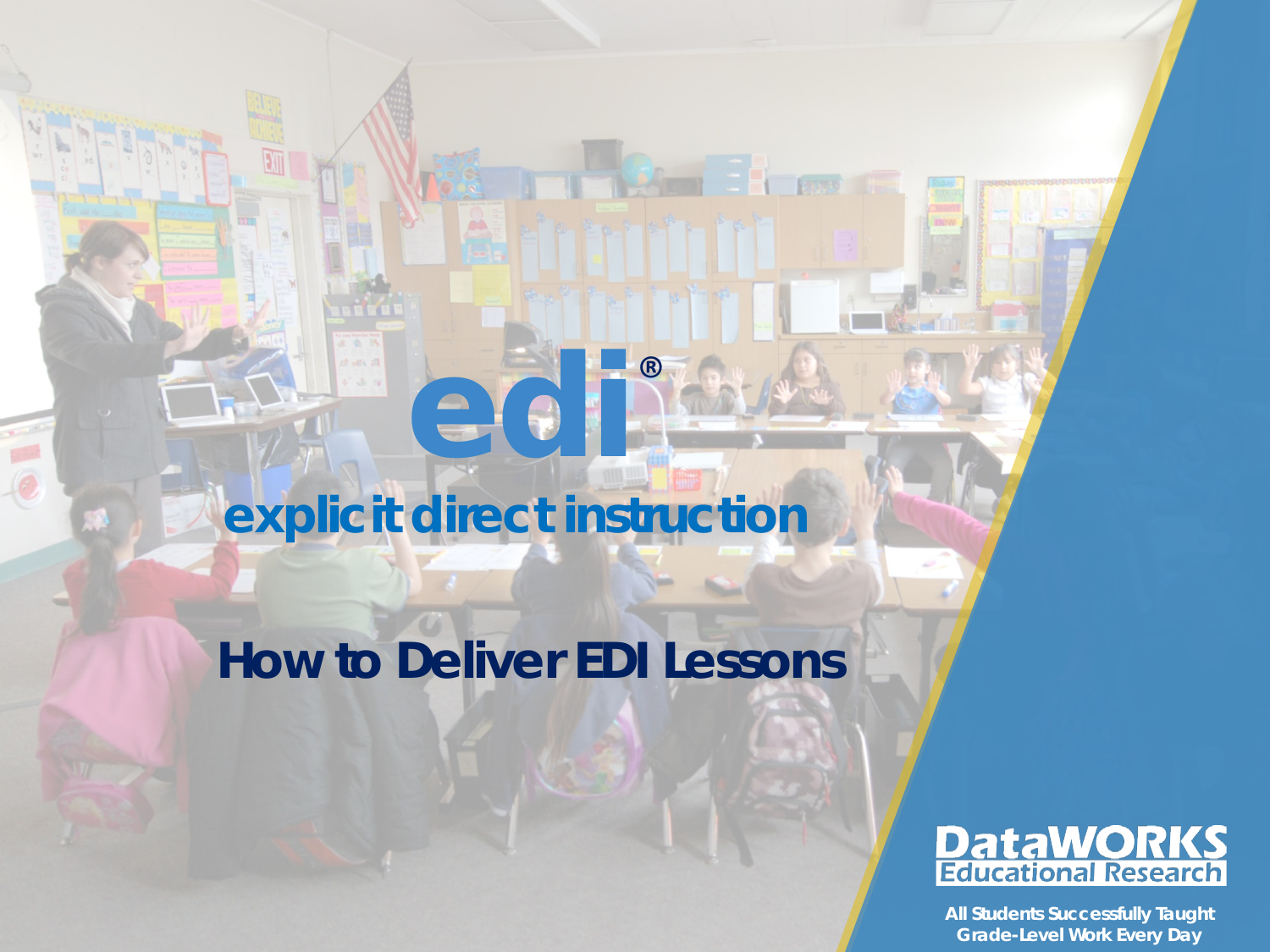# **explicit direct instruction \\ how to deliver**

# **Learning Objective**

- 1. Teacher **pre-reads** the Learning Objective. (Students track)
- 2. Students **read** the Learning Objective.
- 3. **Pair-share** Read the Learning Objective to your partner.
- 4. **Checking For Understanding**

#### **English Learner Strategies**

#### **Content Access Strategies (if applicable):**

- o Comprehensible Delivery
- o Context Clues
- o Accessible Materials

#### **Language Strategies (if applicable):**

- o Vocabulary Strategy
- o Listening and Speaking Strategies

le.

- o Reading Strategies
- o Writing Strategies

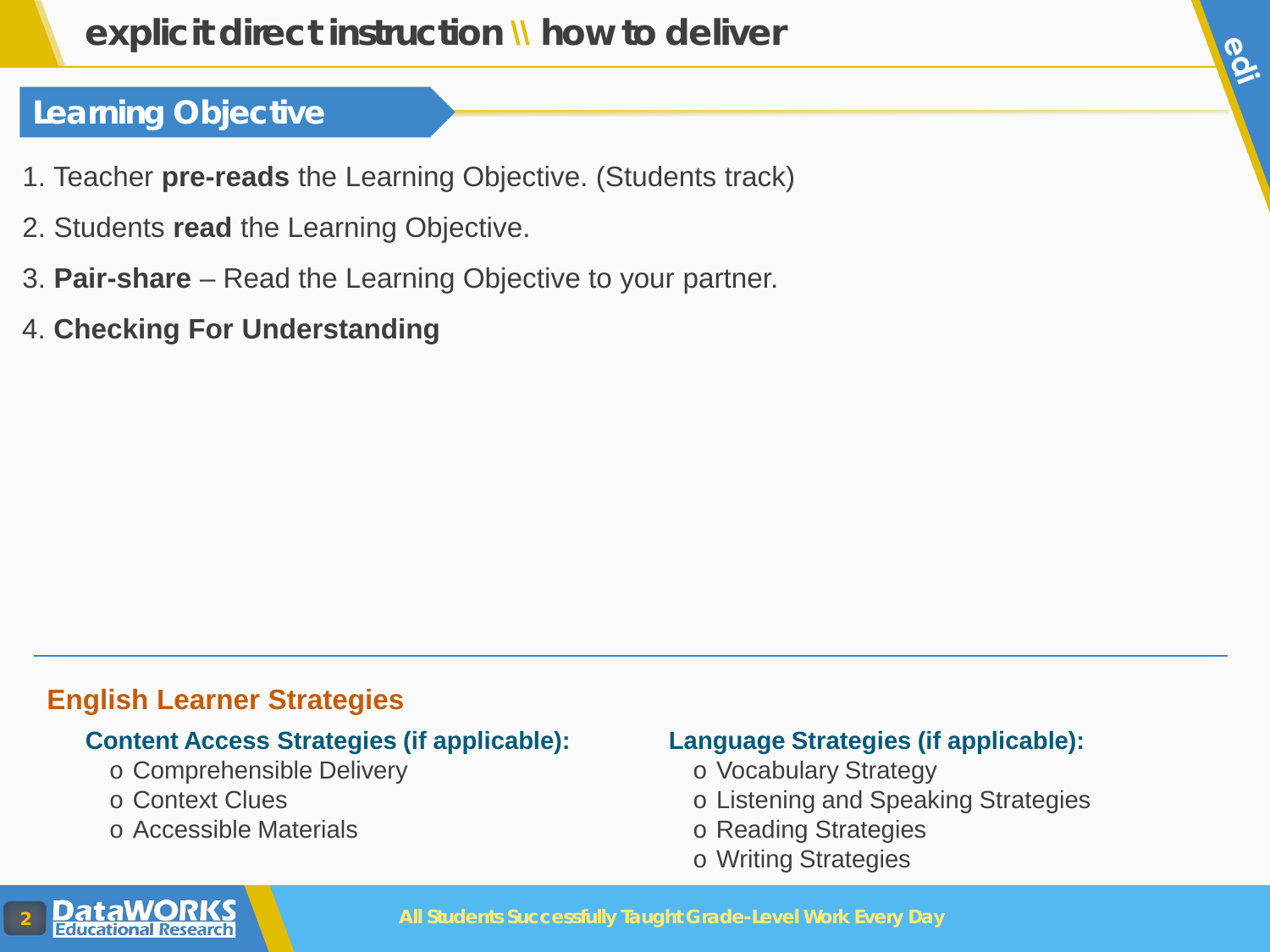# P.

# **Activate Prior Knowledge**

# **Sub-Skill**

- 1. Provide **matched problems**. Teacher does the 1st problem. If difficult, pair-share and ask a CFU process question
- 2. Students do the 2<sup>nd</sup> problem. Whiteboards
- 3. Pair-share
- 4. Checking For Understanding
- 5. Teacher **makes connection** to the LO.

### **Universal Experience**

- 1.Teacher **presents scenario** and gives an example first.
- 2.Students **come up** with their own example. (whiteboards)
- 3.Pair-share
- 4. Check for Understanding (whiteboards, etc.) Students answer from their background knowledge.
- 5.Teacher **makes connection** to the LO.

## **Provide Prior Knowledge**

- 1.Teacher **presents scenario** and gives an example first.
- 2.Pair-share
- 3. CFU
- 5.Teacher **makes connection** to the LO.

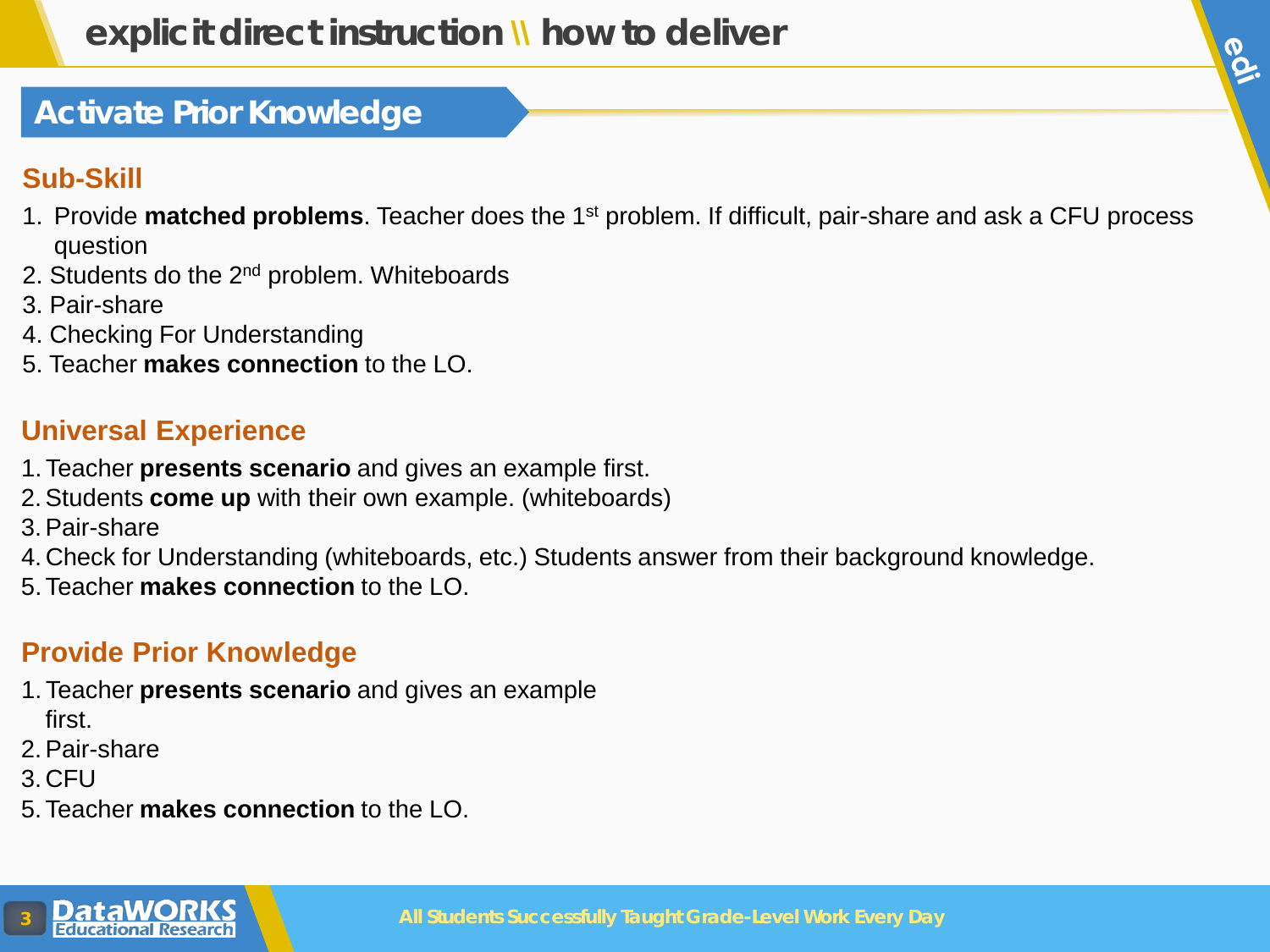# **Concept Development**

- 1.Teacher **pre-reads** the Concept Definition.\*
- 2.Students **read** the definition.
- 3.Teacher **points to/provides**:
	- o**Examples** and clarifies why they are examples of the Concept.
	- o**Non-Examples** and clarifies why these DO NOT meet the Concept Definition, if applicable. o**Physical Demonstration** of the Concept, if applicable.
	- o**Cognitive Strategies** to help remember the information, if applicable.
- 4.Pair-share.
- 5.CFU are **matched to** Concept Development attributes and **sentence frames** are interspersed throughout.
- \* If a looping symbol is present, go to Skill Development and address only this portion of the lesson.

# **English Learner Strategies**

#### **Content Access Strategies (if applicable):**

- o Comprehensible Delivery
- o Context Clues
- o Accessible Materials

#### **Language Strategies (if applicable):**

- o Vocabulary Strategy
- o Listening and Speaking Strategies

IP.

- o Reading Strategies
- o Writing Strategies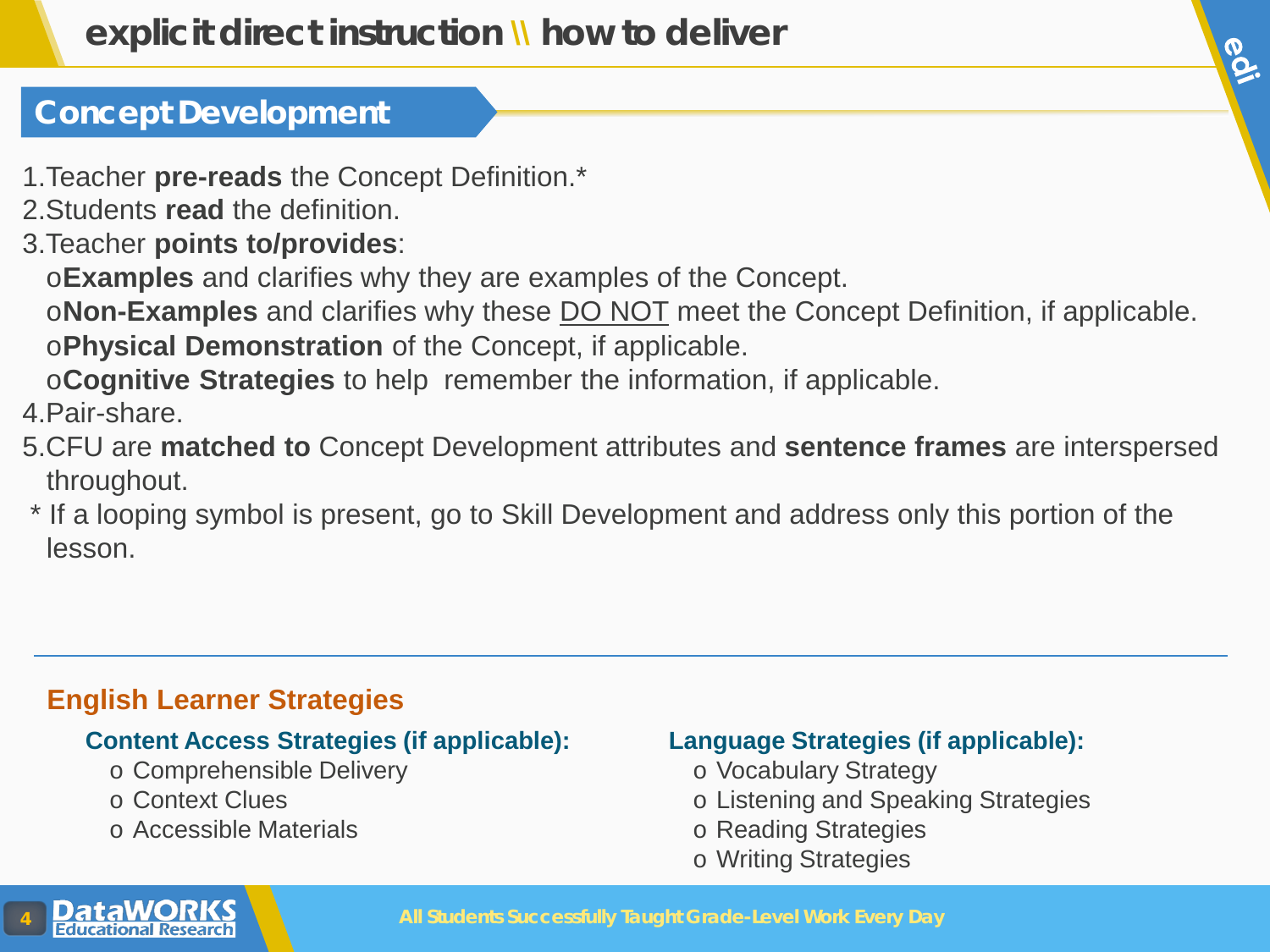## **Skill Development/Guided Practice**

- 1. **Rule of Two**. Provide matched pairs of each problem variation.
- 2. Provide **Strategic Steps** to solve problems.

#### **English Learner Strategies**

#### **Content Access Strategies (if applicable):**

- o Comprehensible Delivery
- o Context Clues
- o Accessible Materials

#### **Language Strategies (if applicable):**

- o Vocabulary Strategy
- o Listening and Speaking Strategies

JO.

- o Reading Strategies
- o Writing Strategies

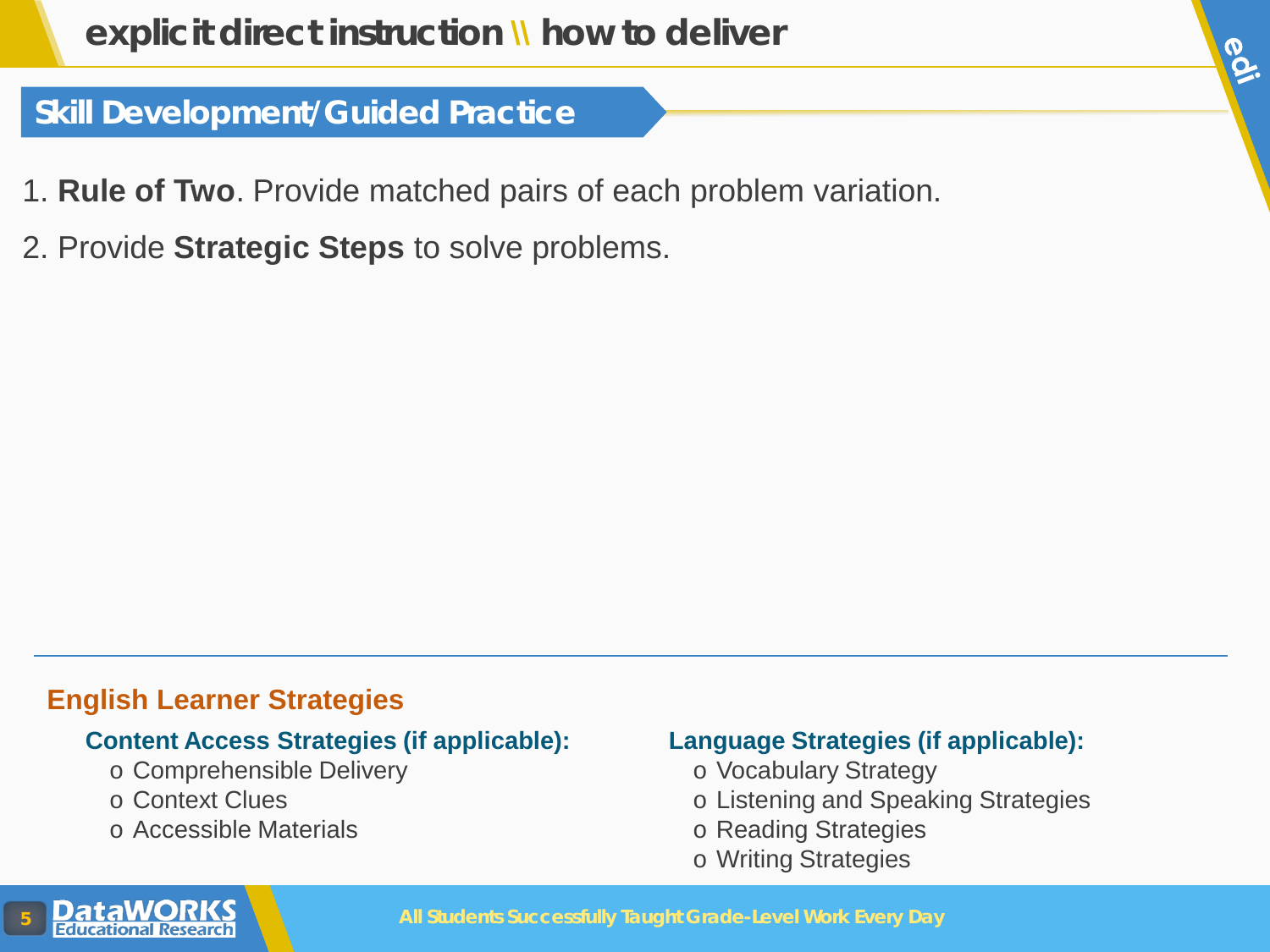# **Skill Development/Guided Practice**

# **Skill Development**

Teacher works a problem

# **1ST VARIATION**

- 1. Teacher and students **read a step**.
- 2. Teacher **models thinking** required to execute each strategic step.\*
- 3. **Pair-share** process teacher uses.
- 4. **CFU** of process to get answer. "How did I figure out how to do the step?"
- 5. **Repeat** for remaining steps.

## **2ND VARIATION**

**Focus** teaching and CFU on new elements in variation.

\* Strategic Steps have CFU attached to them.

# **Guided Practice**

Students work matching problem

# **1ST VARIATION**

- 1. Teacher and students **read a step**.
- 2. Students execute a step.
- 3. **Pair-share** process and answer.
- 4. **CFU** show answers (whiteboards). **CFU** of process to get answer.
- 5. **Repeat** for remaining steps.

# **2ND VARIATION**

**Focus** teaching and CFU on new elements in variation

le.

## **Release when Students Become Proficient**

- o **Reduce checking** each step and number of process questions.
- o Directly **correct** any **sub-skill errors**.
- o **Don't reteach** class **for sub-skill errors**.

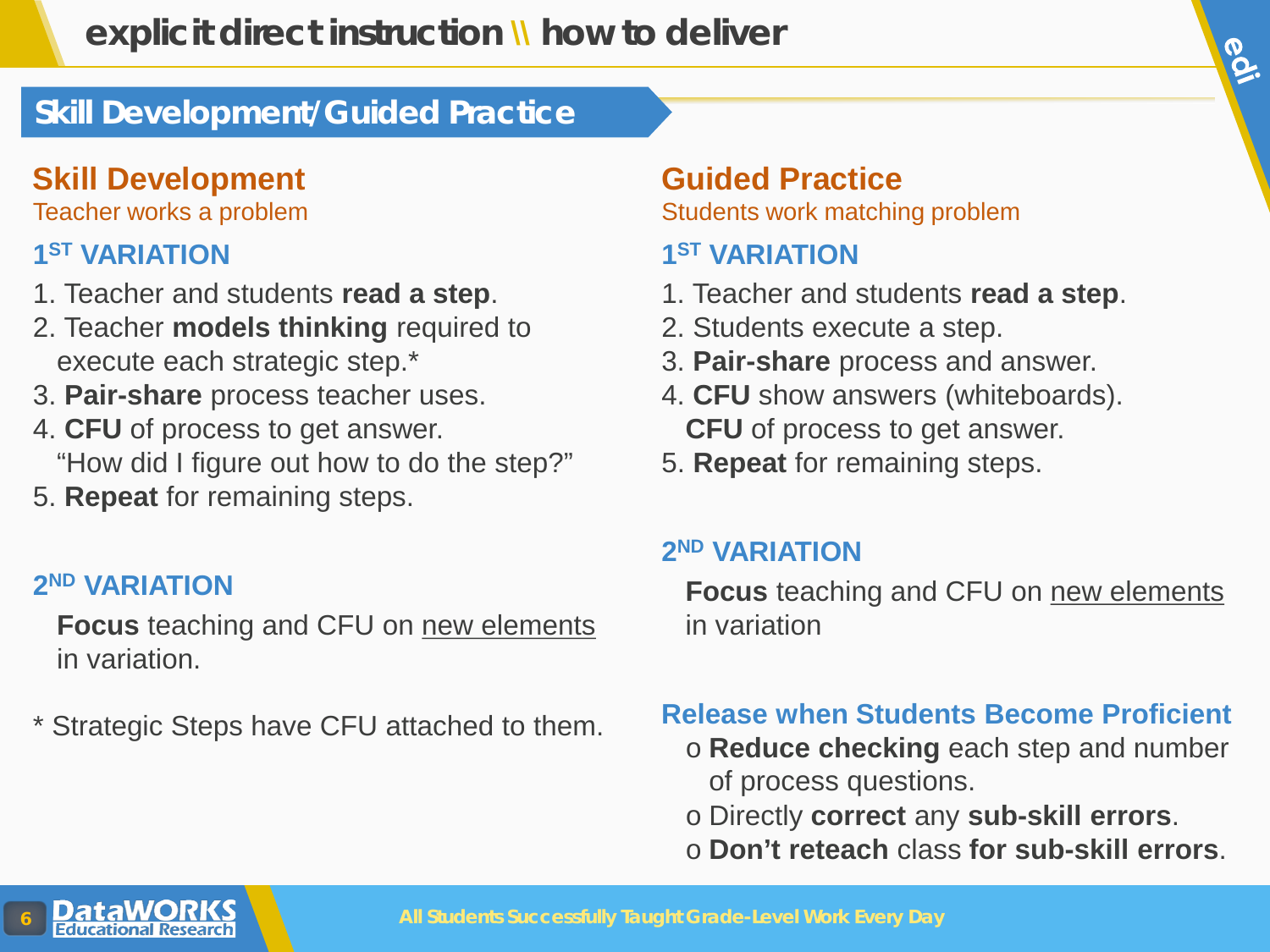### **Relevance**

- 1.Teacher and students **read** the Relevance.
- 2. Teacher gives Relevant reasons and **clarifies** with examples. oIf released questions are provided, do not solve them before teaching is completed, but connect the words in the lesson to the questions.
- 3. **Pair-share**
- 4. **CFU**. "Which reason is most relevant to you (and why)?"



**OCT**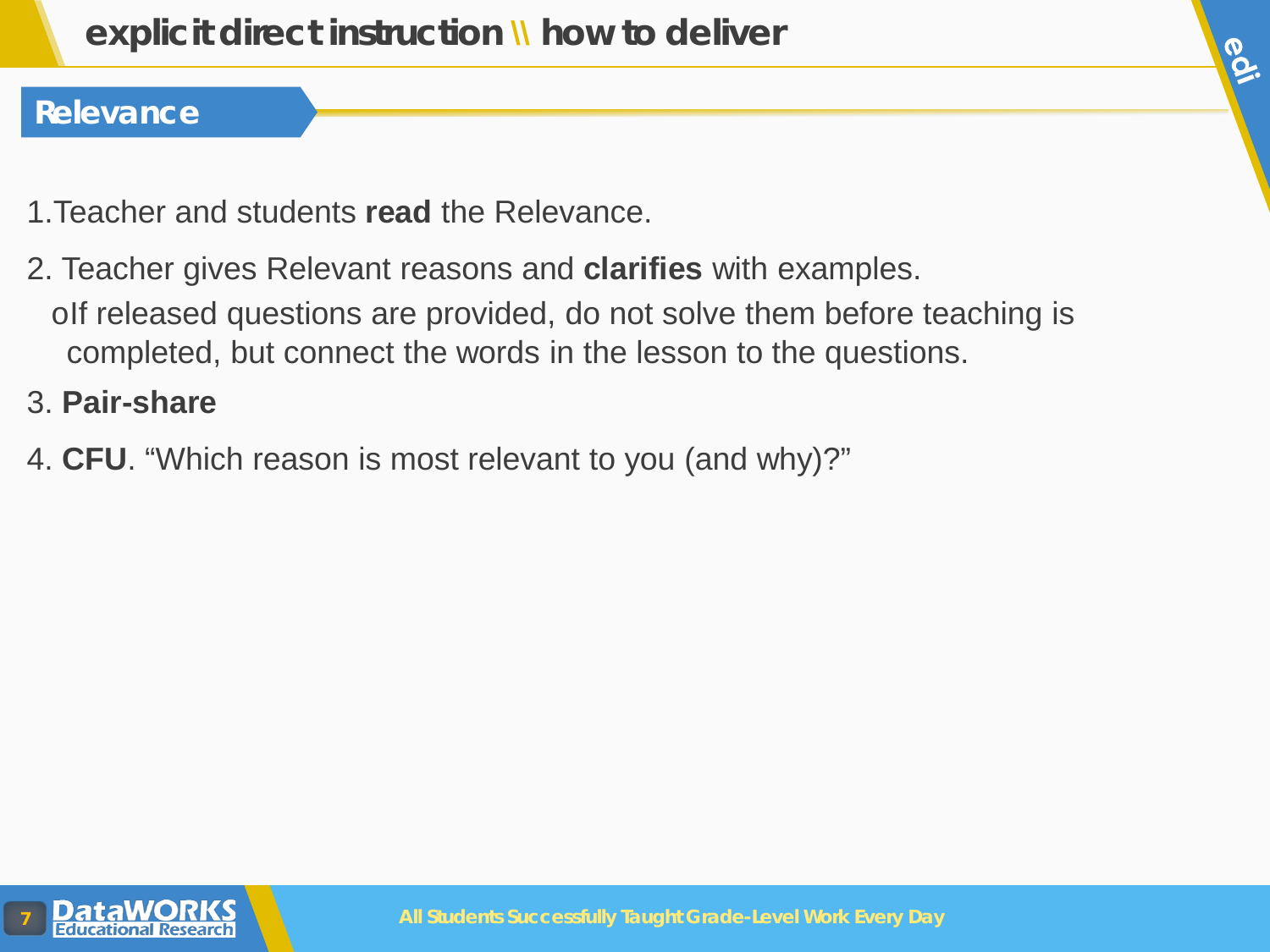#### **Closure**

- 1.Teacher does **no more** teaching.
- 2.Verify that students are ready for Independent

# **PRACTICE.**

oExecute the Skill independently without pair-share oAnswer a Conceptual Question oWhat did you learn today? (Open-ended Question)

#### **English Learner Strategies**

#### **Content Access Strategies (if applicable):**

- o Comprehensible Delivery
- o Context Clues
- o Accessible Materials

#### **Language Strategies (if applicable):**

- o Vocabulary Strategy
- o Listening and Speaking Strategies

le.

- o Reading Strategies
- o Writing Strategies